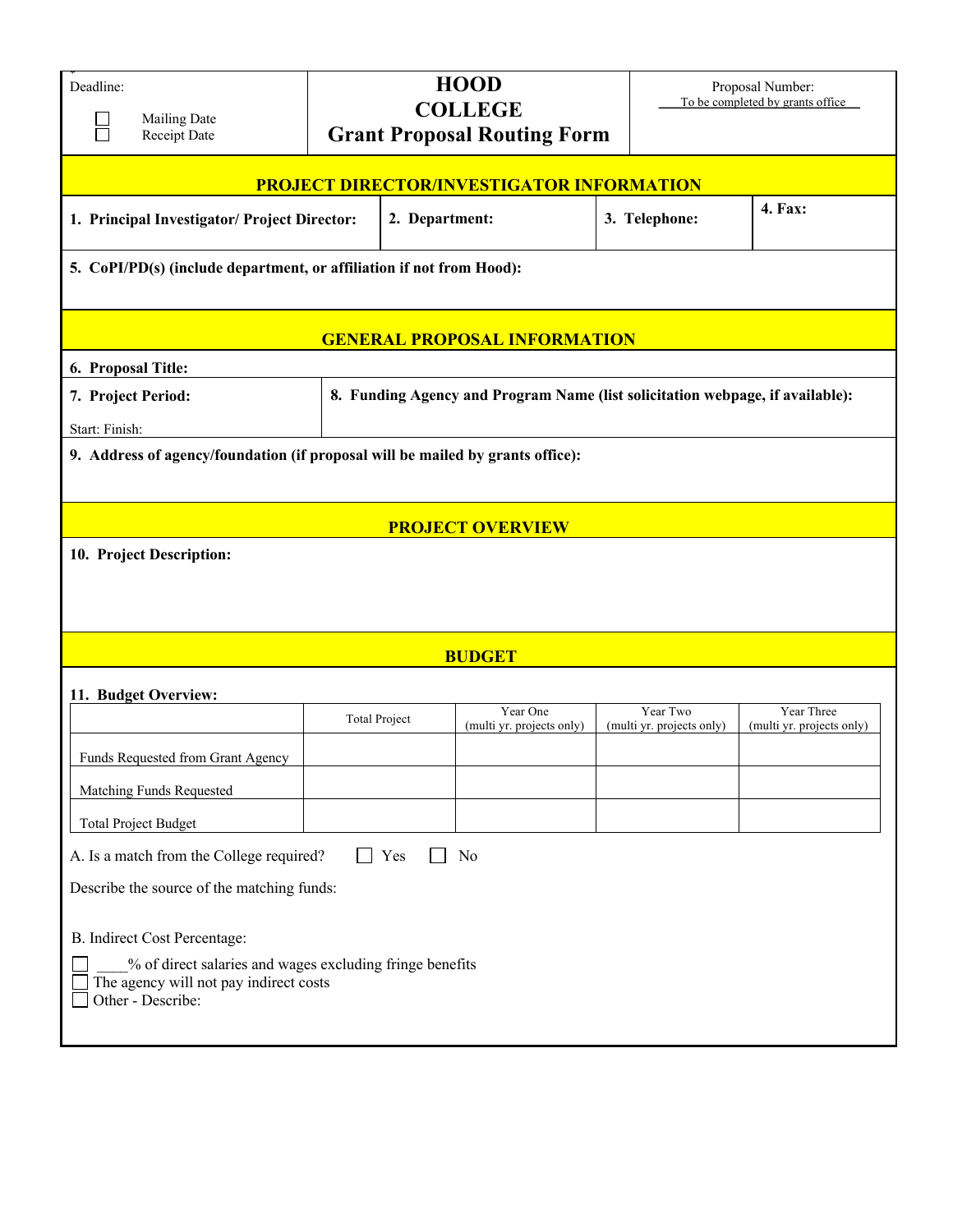| <b>SPECIAL REVIEW CHECKLIST</b>                                                                                                                                                                                                                                                                                                                                                                            |                         |            |  |                |  |  |  |
|------------------------------------------------------------------------------------------------------------------------------------------------------------------------------------------------------------------------------------------------------------------------------------------------------------------------------------------------------------------------------------------------------------|-------------------------|------------|--|----------------|--|--|--|
| 13. The attached proposal involves the following:                                                                                                                                                                                                                                                                                                                                                          |                         |            |  |                |  |  |  |
|                                                                                                                                                                                                                                                                                                                                                                                                            |                         | <b>YES</b> |  | N <sub>O</sub> |  |  |  |
| Course reduction:                                                                                                                                                                                                                                                                                                                                                                                          |                         |            |  |                |  |  |  |
| New hires or extensive personnel use:                                                                                                                                                                                                                                                                                                                                                                      |                         |            |  |                |  |  |  |
| Major equipment purchase:<br>For equipment costing more than \$5,000, please read the Hood College<br>Procurement Policy and obtain at least three bids. If the equipment you are<br>purchasing has any annual maintenance and/or operating costs, please list<br>them here.<br>List:                                                                                                                      |                         |            |  |                |  |  |  |
| Additional office, lab or other facilities needed:                                                                                                                                                                                                                                                                                                                                                         |                         |            |  |                |  |  |  |
| Subcontracts:                                                                                                                                                                                                                                                                                                                                                                                              |                         |            |  |                |  |  |  |
| Participation from other institutions/agencies:<br>List:                                                                                                                                                                                                                                                                                                                                                   |                         |            |  |                |  |  |  |
| Other:<br>Describe:                                                                                                                                                                                                                                                                                                                                                                                        |                         |            |  |                |  |  |  |
| <b>PROJECT DIRECTOR/ INVESTIGATOR(S) ASSURANCES</b>                                                                                                                                                                                                                                                                                                                                                        |                         |            |  |                |  |  |  |
| A. Project Director/ Principal Investigator/Co-investigator(s): I certify that the information provided on this form is<br>accurate and complete as of this date. I agree to accept responsibility for the conduct of the project and for provision of<br>required reports if an award results from this application.<br>PI/PD Signature<br>Co-inv. Signature<br>Co-inv. Signature<br>Date<br>Date<br>Date |                         |            |  |                |  |  |  |
|                                                                                                                                                                                                                                                                                                                                                                                                            | <b>DEPARTMENT CHAIR</b> |            |  |                |  |  |  |
| <b>B. Department Chair:</b> The attached application is approved by the department. It is in alignment with department objectives<br>and goals. Resources and time are properly allocated. I have reviewed the needs contained in the Special Review Checklist and<br>proposal, and they can be accommodated by the department if the project is funded.<br>Department Chair<br>Date                       |                         |            |  |                |  |  |  |
| <b>SENIOR TEAM SUPERVISOR</b>                                                                                                                                                                                                                                                                                                                                                                              |                         |            |  |                |  |  |  |
| B. Senior Team/Vice President Level Supervisor(s): The attached application is approved. It is within the program and<br>academic objectives of the division. Professional time allocations are realistic as described. I have reviewed the needs<br>contained in the Special Review Checklist and proposal, and they can be accommodated by the division if the project is<br>funded.                     |                         |            |  |                |  |  |  |
| Vice President                                                                                                                                                                                                                                                                                                                                                                                             | Date                    |            |  |                |  |  |  |
| <b>COLLEGE APPROVAL</b>                                                                                                                                                                                                                                                                                                                                                                                    |                         |            |  |                |  |  |  |
| C. Grants Office, Institutional Advancement: This application text and budget have been reviewed for completeness,<br>consistency with funding agency instructions and requirements, and Hood College policies. Any necessary revisions and/or<br>modifications have been communicated to the PI/PD.                                                                                                       |                         |            |  |                |  |  |  |
| Director of Grants                                                                                                                                                                                                                                                                                                                                                                                         | Date                    |            |  |                |  |  |  |